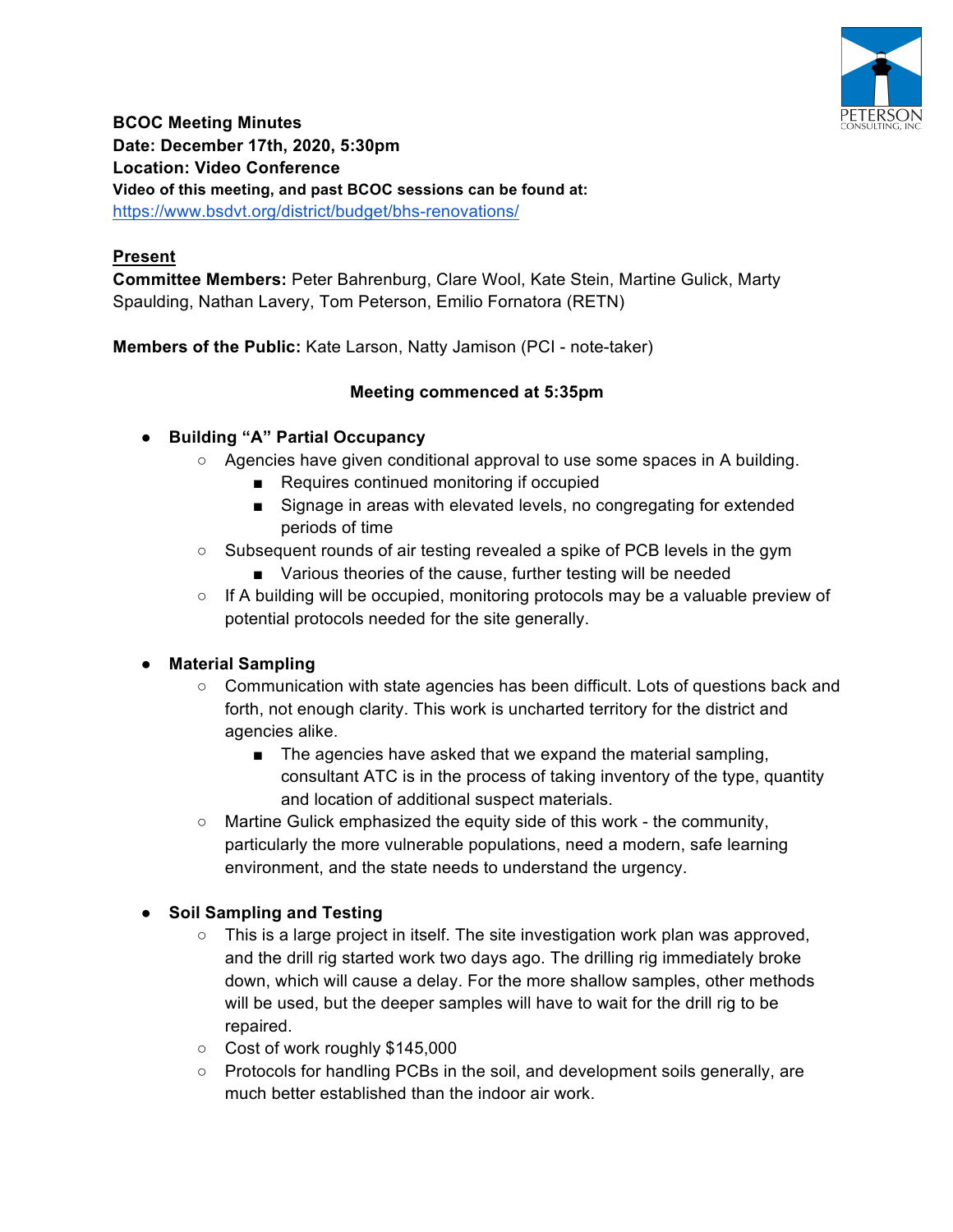#### ● **DD Completion**

- Minor delay in DD completion, will be complete by Wednesday of next week. It will then immediately go to Whiting-Turner (WT) for pricing.
- Now that BHS is established at the Macy's building, building E will no longer be required for swing space. WT has been asked to include demolishing building E as an add/alternate in this estimate.
- Building C is also scheduled for demolition frost walls will remain in place providing a terrace effect.
- Letter from the Environmental District was received, an Act 250 permit will not be required.
- Local zoning permit should be filed by the 22nd.
- State permit application forms are getting filled out, signed, and paid for. Moving along well.

#### ● **Pilot Project Discussion**

- $\circ$  Three major questions: is it physically possible to get below the states stringent PCB screening levels? If so, what is the best method? And last, is this approach economically feasible?
	- The district is leaning towards a tiered approach. 1. Take a sample of rooms and apply mitigation measures - test the air. If levels are not low enough, move to tier two where additional materials are removed. Air test again. Move to tier three if needed, and remove even more materials, test one last time.
	- HVAC system is kept in occupancy mode throughout the process. F&O's plan would take into account any potential cross contamination between spaces.
	- This will be a long term project not expected to begin until March.
	- Will hopefully indicate if the entire site can be expected to get under the state's screening levels.
- $\circ$  If mitigation is possible, but very expensive, will the project have to be scaled back to accommodate that additional expense?
- Another cost concern the district has committed to colocating BTC with BHS meaning F building has to be brought back into the project scope.

## ● **Public Comment and Discussion**

- Kate Larson: I was wondering how, as a parent and community member, I can help this process? Sometimes it seems like starting from scratch would be easier…?
	- First, staying engaged is helpful and appreciated.
	- A new facility would cost at least \$150m, and would likely take an additional 2 years.